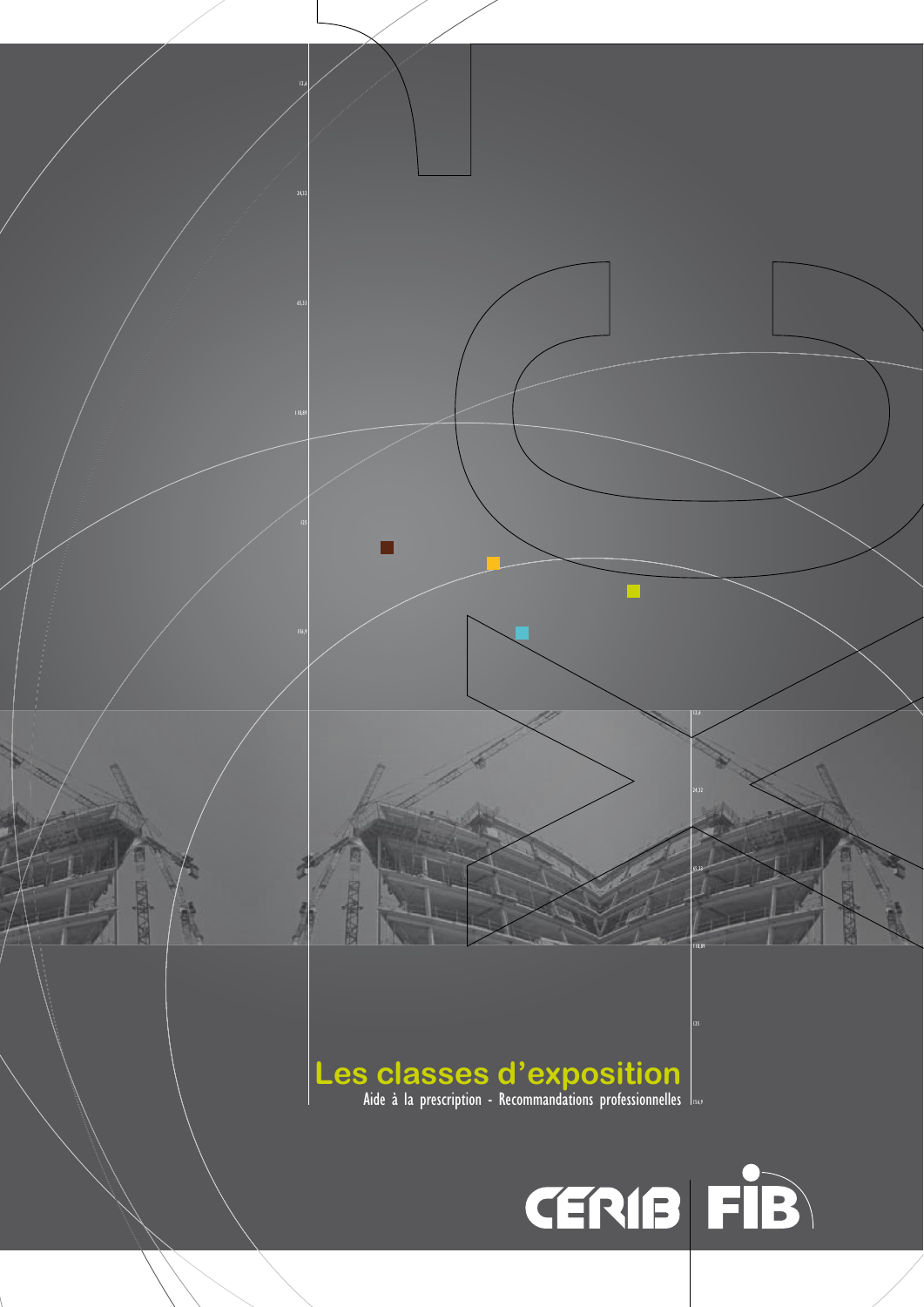

Ce document a été réalisé par le Groupe **Planchers Ossatures** de la FIB en liaison avec le groupe de travail Classes d'exposition de l'EFB<sup>2</sup>.

#### **Introduction**

Les classes d'exposition telles que définies dans les normes NF EN 206-1, NF EN 13369, NF EN 1992-1-1 et leurs annexes nationales permettent de prescrire des produits en béton adaptés aux agressions auxquelles ils seront soumis pendant la durée d'utilisation de projet (telle que définie à l'article 1.5.2.8 de la norme NF EN 1990).

Ce guide constitue une aide à la prescription des classes d'exposition tant pour le béton que pour l'enrobage des armatures pour des produits industrialisés destinés aux bâtiments et à des ouvrages tels que les réservoirs, les ouvrages de traitement des effluents et de stockage agricole. Ce guide ne traite ni des formes particulières d'actions agressives telles que l'abrasion ni de pathologies telles que les réactions alcali-granulats, les réactions sulfatiques internes, faisant l'objet de recommandations spécifiques.

En cas de doute d'interprétation pour une partie d'ouvrage, il y a lieu de se référer aux textes de référence.

Selon la localisation géographique du projet et les caractéristiques de l'environnement, ce document recense, par partie d'ouvrage, les classes d'exposition à considérer. La colonne « Synthèse hors attaques chimiques » présente, sous forme de synthèse, la ou les classes d'exposition correspondant aux exigences les plus sévères.

Les cellules sur fond jaune donnent en outre les exigences pour le cas d'utilisation d'agents de déverglaçage. Sauf prescription particulière, la fréquence du salage peut notamment être appréciée à partir de la carte de salage des itinéraires structurants publiée par le SETRA en novembre 1994.

Les zones de gel en France métropolitaine sont définies canton par canton dans le fascicule de documentation FD P 18-326.

2 L'Ecole Française du Béton est une fondation d'entreprise qui représente l'ensemble des acteurs de la construction en béton.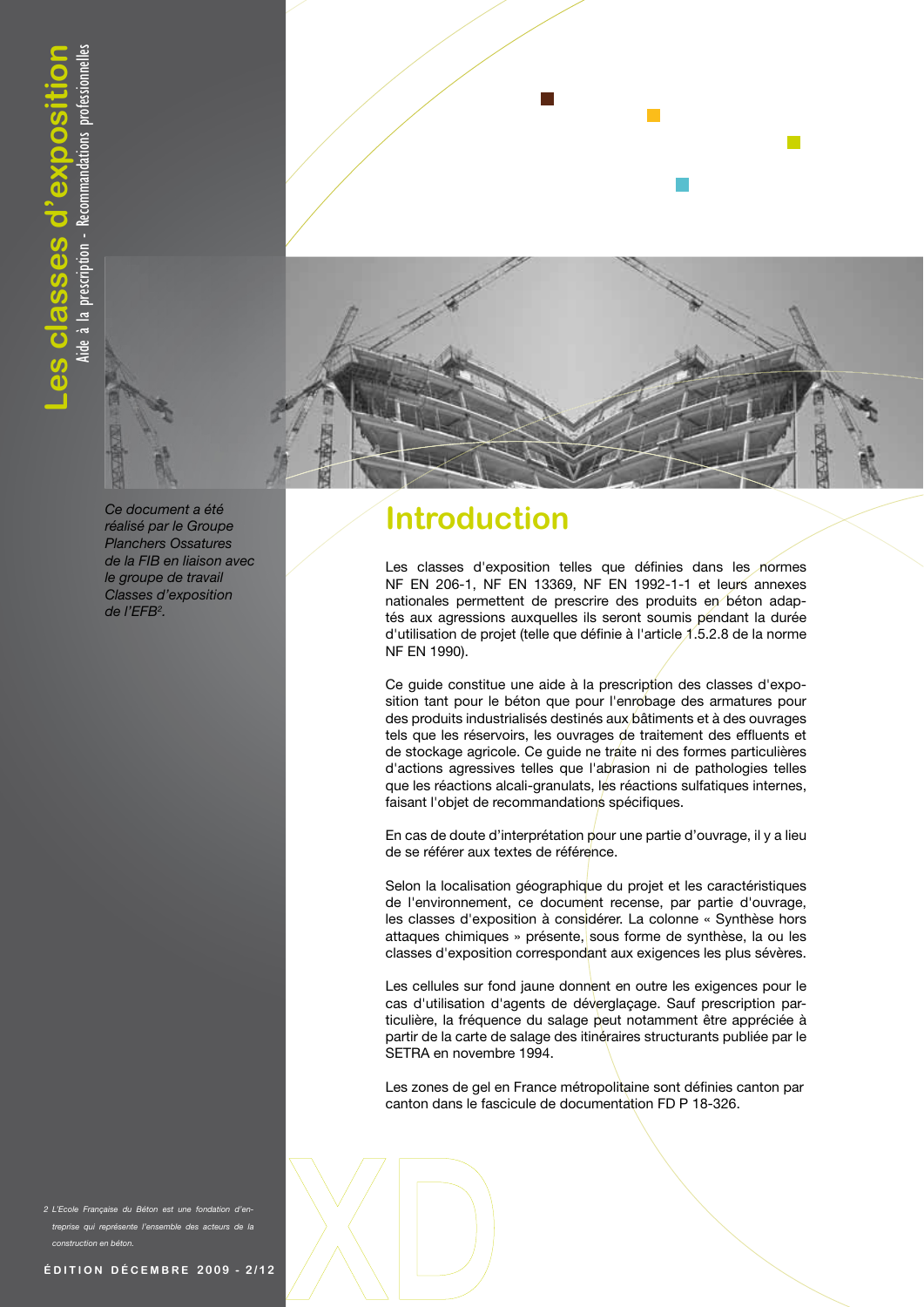Localisation géographique

#### **Attaques chimiques**

Lorsque le béton est exposé aux attaques chimiques, les classes d'exposition de la colonne « Synthèse hors attaques chimiques » sont à compléter par la classe XA1, XA2 ou XA3 en fonction du niveau d'agressivité approprié. L'analyse est à réaliser au cas par cas Consulter notamment les tableaux 1 et 2 de la norme NF EN 206-1, la norme NF EN 1992-1-1 et le fascicule de documentation FD P 18-011).

#### **Définitions**

- Vide-sanitaire ventilé : un vide sanitaire est considéré ventilé lorsque la surface totale des bouches de ventilation est au moins égale à 0.05 % de la surface du vide-sanitaire. Les bouches doivent rester apparentes en façade, sans effet de masque vis-àvis de l'écoulement de l'air.
- Vide-sanitaire moyennement ventilé : un vide sanitaire est considéré moyennement ventilé lorsqu'il comporte des bouches de ventilation mais ne respecte pas les conditions défines pour le vide sanitaire ventilé.
- Vide non ventilé sous plancher bas : un vide sous plancher bas est considéré non ventilé lorsque des bouches de ventilation sont inexistantes.
- Condensation persistante : une face est dite soumise à un phénomène de condensation persistante en cas d'exposition à des condensations importantes à la fois par leur fréquence et leur durée.
- **Etanchéité :** système de protection qui évite toute pénétration d'eau ou d'agent agressif dans le béton, ce système devant être entretenu durant toute la durée d'utilisation de projet de l'ouvrage.
- **Parking :** ce document distingue le « Parking ouvert » : parking à l'abri de la pluie et non clos rencontré en superstructure du « Parking enterré ou fermé » : parking à l'abri de la pluie, clos et ventilé rencontré en infrastructure ou superstructure.
- Garage : lieu clos à l'intérieur d'un bâtiment destiné à stationner les véhicules et utilisé majoritairement par les occupants de l'immeuble.
- Loggia : balcon couvert et fermé sur les côtés généralement non saillant par rapport à la façade.
- Sous face jusqu'à la goutte d'eau : partie de la sous-face allant de la façade à la goutte d'eau ou à l'élément en retombée formant la goutte d'eau.
- Mur: sauf indication contraire, pour un élément vertical, se référer à la face exposée « mur »

#### **Références :**

NF EN 206-1 - Béton - partie 1 : spécification, performances, production et conformité (Afnor)

NF EN 13369 - Règles communes pour les produits préfabriqués en béton (Afnor)

NF EN 1992-1-1 - Eurocode 2 - calcul des structures en béton - partie 1-1 : règles générales et règles pour les bâtiments (Afnor)

NF EN 1992-1-1/NA - Eurocode 2 : calcul des structures en béton - partie 1-1 : règles générales et règles pour les bâtiments - annexe nationale à la NF EN 1992-1-1 : 2005 - règles générales et règles pour les bâtiments (Afnor)

NF EN 1990 - Eurocodes structuraux bases de calcul des structures (Afnor)

FD P 18-011 - Béton - définition et classification des environnements chimiquement agressifs - recommandations pour la formulation des bétons (Afnor)

FD P 18-326 - Béton - zones de gel en France (Afnor)

Guide d'aide à l'élaboration des Dossiers d'Organisation de la Viabilité Hivernale (SETRA)

110,89

 $\mathbb{R}^n$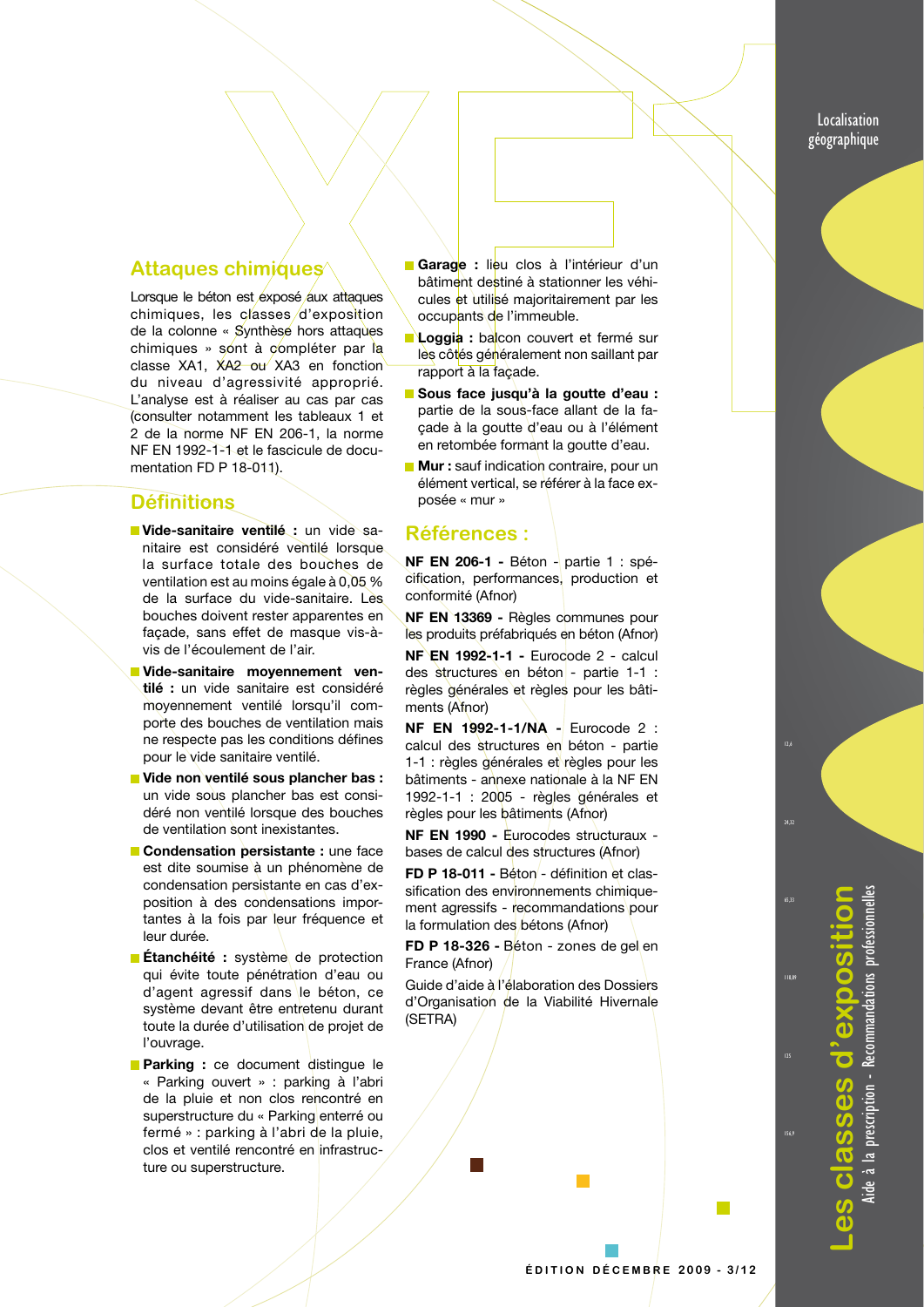### Les classes d'expo

Intérieur des terres

Gel faible ou modéré

|  | Type de bâtiment                                                  | Local considéré ou partie d'ouvrage                                                                                      | <b>Face exposée</b>                         | <b>Corrosion par</b><br>carbonatation                                                                                                                                                          |  |
|--|-------------------------------------------------------------------|--------------------------------------------------------------------------------------------------------------------------|---------------------------------------------|------------------------------------------------------------------------------------------------------------------------------------------------------------------------------------------------|--|
|  |                                                                   | Local clos et couvert sans phénomène de condensation<br>persistante (plancher courant, cuisine, sanitaires, salle d'eau) | Plafond, plancher, mur                      | XC <sub>1</sub>                                                                                                                                                                                |  |
|  |                                                                   | Local clos et couvert avec phénomène de condensation<br>persistante (buanderie, papeterie, local de piscine)             | Plafond, plancher, mur                      | XC <sub>3</sub>                                                                                                                                                                                |  |
|  | <b>Tout bâtiment</b>                                              | <b>Balcon, loggia</b>                                                                                                    | Sous-face jusqu'à la goutte d'eau           | XC3(5)                                                                                                                                                                                         |  |
|  | superstructures                                                   |                                                                                                                          | <b>Autres faces</b>                         | XC4                                                                                                                                                                                            |  |
|  |                                                                   | <b>Extérieur hors toiture terrasse</b>                                                                                   | <b>Plafond</b>                              | XC3(5)                                                                                                                                                                                         |  |
|  |                                                                   | (façades, passage entre bâtiments)                                                                                       | <b>Mur</b>                                  | XC4                                                                                                                                                                                            |  |
|  |                                                                   | Toiture terrasse avec étanchéité                                                                                         | <b>Plancher</b>                             | XC <sub>1</sub>                                                                                                                                                                                |  |
|  |                                                                   |                                                                                                                          | Acrotère et émergences                      | XC4                                                                                                                                                                                            |  |
|  |                                                                   | Vide sanitaire ventilé (3)                                                                                               | <b>Plafond</b>                              | <b>XC3(8)</b>                                                                                                                                                                                  |  |
|  |                                                                   |                                                                                                                          | <b>Mur</b>                                  | XC4                                                                                                                                                                                            |  |
|  |                                                                   |                                                                                                                          | <b>Plafond</b>                              | XC <sub>3</sub>                                                                                                                                                                                |  |
|  |                                                                   | Vide sanitaire moyennement ventilé                                                                                       | <b>Mur</b>                                  | XC4                                                                                                                                                                                            |  |
|  |                                                                   |                                                                                                                          | <b>Plafond</b>                              | XC <sub>3</sub>                                                                                                                                                                                |  |
|  | <b>Tout bâtiment</b><br><b>infrastructures</b>                    | Vide non ventilé sous plancher bas                                                                                       | <b>Mur</b>                                  | XC4                                                                                                                                                                                            |  |
|  |                                                                   |                                                                                                                          | <b>Plafond, plancher</b>                    | XC <sub>1</sub>                                                                                                                                                                                |  |
|  |                                                                   | Sous-sol (cave ou garage)                                                                                                | Mur face intérieure<br>XC <sub>1</sub>      |                                                                                                                                                                                                |  |
|  |                                                                   |                                                                                                                          | Mur face au contact de la terre             | XC <sub>2</sub>                                                                                                                                                                                |  |
|  |                                                                   |                                                                                                                          | <b>Totalement enterrée</b>                  | XC <sub>2</sub>                                                                                                                                                                                |  |
|  |                                                                   | <b>Longrine et fondation</b>                                                                                             | Partiellement enterrée                      | XC4                                                                                                                                                                                            |  |
|  |                                                                   |                                                                                                                          | Plafond, mur intérieur                      | <b>XC3(8)</b>                                                                                                                                                                                  |  |
|  |                                                                   | Niveau intermédiaire                                                                                                     |                                             | XC3 (8)(10)                                                                                                                                                                                    |  |
|  | Parking ouvert <sup>(1)</sup>                                     |                                                                                                                          | Plancher, rampe intérieure                  | XC3 (8)(10)                                                                                                                                                                                    |  |
|  |                                                                   | Rampe extérieure                                                                                                         |                                             | XC4                                                                                                                                                                                            |  |
|  |                                                                   |                                                                                                                          |                                             | XC4                                                                                                                                                                                            |  |
|  |                                                                   | Face extérieure (mur, poteau, rive)                                                                                      | ٠                                           | XC4                                                                                                                                                                                            |  |
|  |                                                                   |                                                                                                                          | <b>Plancher</b>                             | XC <sub>1</sub>                                                                                                                                                                                |  |
|  |                                                                   | Toiture terrasse avec étanchéité                                                                                         | Acrotère et émergences                      | XC4                                                                                                                                                                                            |  |
|  |                                                                   |                                                                                                                          |                                             | XC4                                                                                                                                                                                            |  |
|  | Parking enterré                                                   | Niveau intermédiaire                                                                                                     | Plafond, plancher, rampe & mur<br>intérieur | XC <sub>1</sub>                                                                                                                                                                                |  |
|  |                                                                   | Face extérieure enterrée                                                                                                 | ٠                                           | XC <sub>2</sub>                                                                                                                                                                                |  |
|  | ou fermé <sup>(1)</sup>                                           |                                                                                                                          | <b>Plancher</b>                             | XC <sub>1</sub>                                                                                                                                                                                |  |
|  |                                                                   | Toiture terrasse avec étanchéité                                                                                         | Acrotère et émergences                      | XC4                                                                                                                                                                                            |  |
|  |                                                                   |                                                                                                                          |                                             | XC4<br>XC <sub>1</sub><br>XC <sub>2</sub><br>XC4<br>XC <sub>3</sub><br>XC4<br>XC <sub>2</sub><br>XC4<br>XC <sub>3</sub><br>XC <sub>2</sub><br>XC4<br>XC <sub>3</sub><br>XC4<br>XC <sub>3</sub> |  |
|  | <b>Piscine:</b><br>traitement<br>par électrolyse<br>ou chloration | Fond, parois du bassin & parties partiellement immergées<br>avec étanchéité de type géomembrane souple (4)               |                                             |                                                                                                                                                                                                |  |
|  |                                                                   | Fond, parois du bassin & parties partiellement immergées <sup>(4)</sup>                                                  | ۰                                           |                                                                                                                                                                                                |  |
|  |                                                                   | <b>Plage</b>                                                                                                             | ٠                                           |                                                                                                                                                                                                |  |
|  |                                                                   | Piscine non découvrable : mur & couverture <sup>(4)</sup>                                                                | ٠                                           |                                                                                                                                                                                                |  |
|  | Réservoir d'eau <sup>(2)</sup>                                    | Piscine découvrable : mur (4)                                                                                            | ٠                                           |                                                                                                                                                                                                |  |
|  |                                                                   | Fond <sup>(4)</sup>                                                                                                      |                                             |                                                                                                                                                                                                |  |
|  |                                                                   | Parois du bassin <sup>(4)</sup>                                                                                          |                                             |                                                                                                                                                                                                |  |
|  |                                                                   | Couverture au dessus réservoir <sup>(4)</sup>                                                                            |                                             |                                                                                                                                                                                                |  |
|  |                                                                   | Fond <sup>(4)</sup>                                                                                                      |                                             |                                                                                                                                                                                                |  |
|  | <b>Station d'épuration</b>                                        | Parois du bassin <sup>(4)</sup>                                                                                          |                                             |                                                                                                                                                                                                |  |
|  | &<br>Fosse à lisier <sup>(2)</sup>                                | Passerelle intérieure au dessus bassin                                                                                   | ٠                                           |                                                                                                                                                                                                |  |
|  |                                                                   | Passerelle extérieure au dessus bassin                                                                                   |                                             |                                                                                                                                                                                                |  |
|  |                                                                   | Couverture <sup>(4)</sup>                                                                                                | ٠                                           |                                                                                                                                                                                                |  |

**Intérieur<br>des terres**<br>Gel faible<br>ou modéré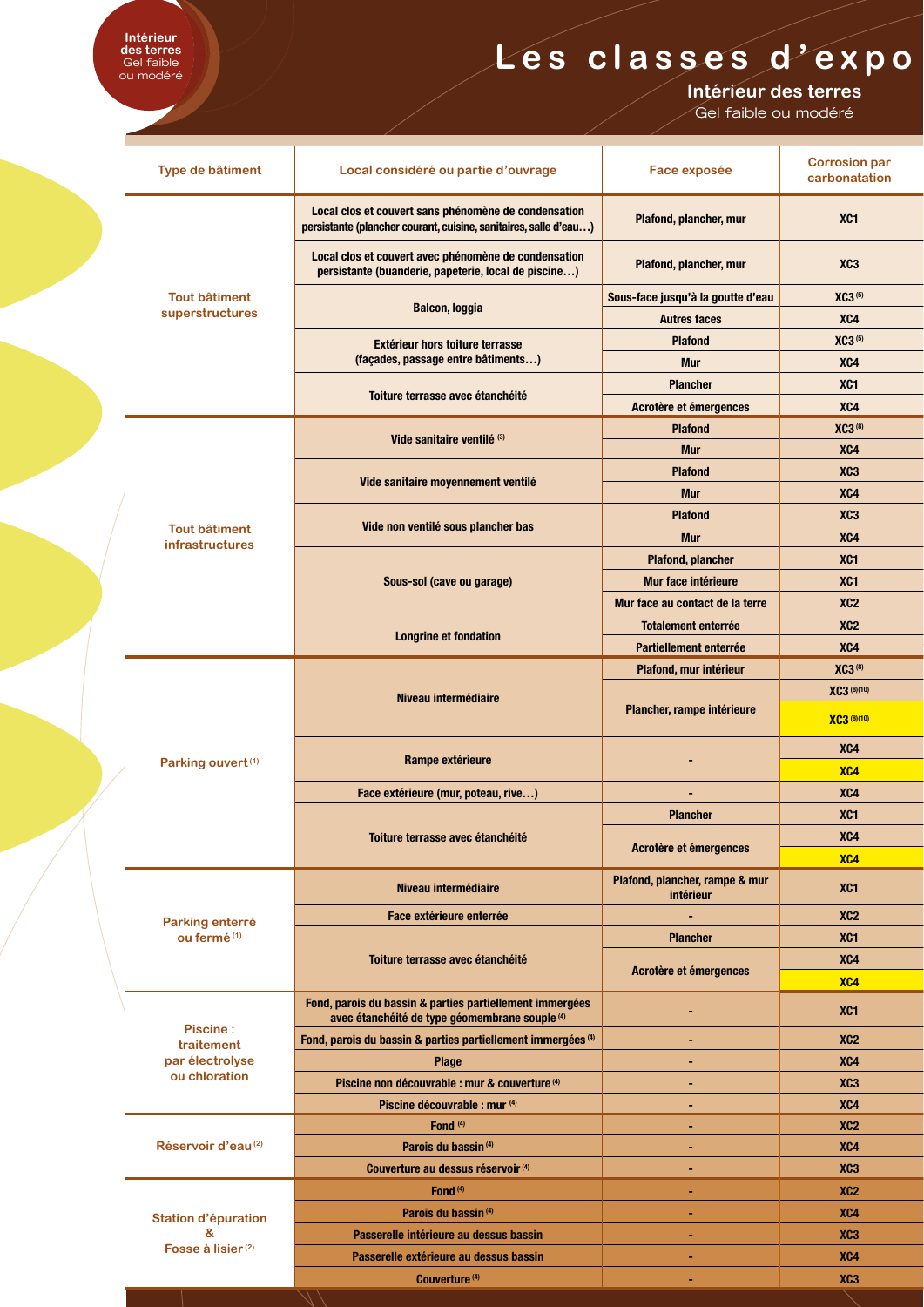### sition

| <b>Corrosion par</b><br>des chlorures<br>marins | <b>Corrosion par</b><br>des chlorures<br>autres que marins | <b>Attaque</b><br>gel/dégel <sup>(6)</sup> | <b>Attaques</b><br>chimiques                                                                                                                                                                                                                                                                      | <b>Synthèse</b><br>(hors attaques<br>chimiques)                      |
|-------------------------------------------------|------------------------------------------------------------|--------------------------------------------|---------------------------------------------------------------------------------------------------------------------------------------------------------------------------------------------------------------------------------------------------------------------------------------------------|----------------------------------------------------------------------|
|                                                 |                                                            |                                            |                                                                                                                                                                                                                                                                                                   | XC1                                                                  |
|                                                 |                                                            |                                            |                                                                                                                                                                                                                                                                                                   | XC3                                                                  |
|                                                 |                                                            | <b>XF1 (6)(7)</b>                          |                                                                                                                                                                                                                                                                                                   | $\overline{XC3}$ <sup>(5)</sup> - $\overline{XF1}$ <sup>(6)(7)</sup> |
|                                                 |                                                            | <b>XF1(7)</b>                              |                                                                                                                                                                                                                                                                                                   | XC4 - XF1 (7)                                                        |
|                                                 |                                                            | <b>XF1 (6)(7)</b>                          |                                                                                                                                                                                                                                                                                                   | $\overline{XC3}$ <sup>(5)</sup> - $\overline{XF1}$ <sup>(6)(7)</sup> |
|                                                 |                                                            | <b>XF1(7)</b>                              |                                                                                                                                                                                                                                                                                                   | XC4 - XF1 (7)                                                        |
|                                                 |                                                            |                                            | et le fascicule de documentation FD P 18-011)                                                                                                                                                                                                                                                     | XC <sub>1</sub>                                                      |
|                                                 |                                                            | <b>XF1(7)</b>                              |                                                                                                                                                                                                                                                                                                   | XC4 - XF1 (7)                                                        |
|                                                 |                                                            |                                            |                                                                                                                                                                                                                                                                                                   | <b>XC3(8)</b>                                                        |
|                                                 |                                                            | <b>XF1(7)</b>                              |                                                                                                                                                                                                                                                                                                   | XC4 - XF1 (7)                                                        |
|                                                 |                                                            |                                            |                                                                                                                                                                                                                                                                                                   | XC3                                                                  |
|                                                 |                                                            | <b>XF1(7)</b>                              |                                                                                                                                                                                                                                                                                                   | XC4 - XF1(7)                                                         |
|                                                 |                                                            |                                            |                                                                                                                                                                                                                                                                                                   | XC3                                                                  |
|                                                 |                                                            | <b>XF1(7)</b>                              |                                                                                                                                                                                                                                                                                                   | XC4 - XF1 (7)                                                        |
|                                                 |                                                            |                                            |                                                                                                                                                                                                                                                                                                   | XC1                                                                  |
|                                                 |                                                            |                                            |                                                                                                                                                                                                                                                                                                   | XC1                                                                  |
|                                                 |                                                            | XF1 (7)(9)                                 |                                                                                                                                                                                                                                                                                                   | $XC2 - XF1$ <sup>(7)(9)</sup>                                        |
|                                                 |                                                            | XF1 (7)(9)                                 |                                                                                                                                                                                                                                                                                                   | $XC2 - XF1$ <sup>(7)(9)</sup>                                        |
|                                                 |                                                            | <b>XF1(7)</b>                              |                                                                                                                                                                                                                                                                                                   | $XC4 - XF1^{(7)}$                                                    |
|                                                 |                                                            |                                            |                                                                                                                                                                                                                                                                                                   | <b>XC3(8)</b>                                                        |
|                                                 |                                                            | <b>XF1(7)</b>                              |                                                                                                                                                                                                                                                                                                   | XC3 (8)(10) - XF1 (7)                                                |
|                                                 | <b>XD1</b> (11)                                            | <b>XF2(7)</b>                              | A analyser au cas par cas. Lorsque le béton est exposé aux attaques chimiques, les classes d'exposition sont à compléter par la classe XA1, XA2 ou XA3 en fonction du niveau<br>d'agressivité approprié (consulter notamment les tableaux 1 et 2 de la norme NF EN 206-1, la norme NF EN 1992-1-1 | $XC3^{(8)(10)} - XD1^{(11)} -$<br>$XF2^{(7)}$                        |
|                                                 |                                                            | <b>XF1(7)</b>                              |                                                                                                                                                                                                                                                                                                   | XC4 - XF1(7)                                                         |
|                                                 | <b>XD1 (11)</b>                                            | <b>XF2(7)</b>                              |                                                                                                                                                                                                                                                                                                   | XC4 - XD1 (11) - XF2 (7)                                             |
| ٠                                               | ۰                                                          | <b>XF1(7)</b>                              |                                                                                                                                                                                                                                                                                                   | XC4 - XF1 (7)                                                        |
|                                                 |                                                            | ٠                                          |                                                                                                                                                                                                                                                                                                   | XC <sub>1</sub>                                                      |
|                                                 |                                                            | <b>XF1(7)</b>                              |                                                                                                                                                                                                                                                                                                   | XC4 - XF1(7)                                                         |
|                                                 | <b>XD1</b> (11)                                            | <b>XF2(7)</b>                              |                                                                                                                                                                                                                                                                                                   | XC4 - XD1 (11) - XF2 (7)                                             |
|                                                 |                                                            |                                            |                                                                                                                                                                                                                                                                                                   | XC <sub>1</sub>                                                      |
|                                                 |                                                            |                                            |                                                                                                                                                                                                                                                                                                   | XC <sub>2</sub>                                                      |
|                                                 |                                                            |                                            |                                                                                                                                                                                                                                                                                                   | XC1                                                                  |
|                                                 |                                                            | <b>XF1(7)</b>                              |                                                                                                                                                                                                                                                                                                   | XC4 - XF1 (7)                                                        |
|                                                 | <b>XD1 (11)</b>                                            | <b>XF2(7)</b>                              |                                                                                                                                                                                                                                                                                                   | XC4 - XD1 (11) - XF2 (7)                                             |
|                                                 |                                                            |                                            |                                                                                                                                                                                                                                                                                                   | XC <sub>1</sub>                                                      |
|                                                 | XD <sub>2</sub>                                            | XF1 (7)(9)                                 |                                                                                                                                                                                                                                                                                                   | XD2 - XF1 (7)(9)                                                     |
|                                                 | XD <sub>3</sub>                                            | <b>XF1(7)</b>                              |                                                                                                                                                                                                                                                                                                   | XD3 - XF1(7)                                                         |
|                                                 | XD <sub>1</sub>                                            |                                            |                                                                                                                                                                                                                                                                                                   | XD1                                                                  |
|                                                 | XD <sub>1</sub>                                            | <b>XF1(7)</b>                              |                                                                                                                                                                                                                                                                                                   | XC4 - XD1 - XF1 (7)                                                  |
|                                                 |                                                            |                                            |                                                                                                                                                                                                                                                                                                   | XC <sub>2</sub>                                                      |
|                                                 |                                                            |                                            |                                                                                                                                                                                                                                                                                                   | XC4                                                                  |
|                                                 |                                                            |                                            |                                                                                                                                                                                                                                                                                                   | XC3                                                                  |
|                                                 |                                                            |                                            |                                                                                                                                                                                                                                                                                                   | <b>XC2(2)</b>                                                        |
|                                                 |                                                            |                                            |                                                                                                                                                                                                                                                                                                   | <b>XC4(2)</b>                                                        |
|                                                 |                                                            |                                            |                                                                                                                                                                                                                                                                                                   | <b>XC3(2)</b>                                                        |
|                                                 |                                                            | <b>XF1(7)</b>                              |                                                                                                                                                                                                                                                                                                   | XC4 - XF1 (7)(2)                                                     |
| ٠                                               | ۳                                                          | ٠                                          |                                                                                                                                                                                                                                                                                                   | <b>XC3(2)</b>                                                        |

<sup>(10)</sup> Pour les parties non protégées de la pluie, la classe d'exposition XC4 est à retenir <sup>(11)</sup> Le choix de la classe XD1 correspond à un

niveau de salage fréquent. Pour un niveau de salage très fréquent, la classe XD3 est à prendre en compte

Avec agent de déverglaçage : salage fréquent et très fréquent **Intérieur** 

des terres Gel faible

ou modéré

<sup>(1)</sup> Il convient de prendre en compte l'apport de sels de déverglaçage par les véhicules sur les zones circulées

Sans agent de déverglaçage

ou salage peu fréquent

M

- <sup>(2)</sup> Lorsqu'il \n'est pas directement spécifié, le niveau d'agressivité des attaques chimiques qui s'exercent sur ces ouvrages est à déterminer notamment suivant les tableaux 1 et 2 de la norme NF EN 206-1, la norme NF EN 1992-1-1 et le fascicule de documentation  $FD \ P 18-011$ . Dans le cas des stations d'épuration et des fosses à lisier, les exigences des classes XA1, XA2 ou XA3 sont presque toujours prépondérantes, consulter l'arrêté relatif aux travaux de maîtrise des pollutions liées aux effluents d'élevage paru le 3 novembre 2007 au **Journal Officiel**
- (3) Le vide sanitaire ventilé est explicité au chapitre « Définitions »
- <sup>(4)</sup> Pour les faces extérieures, se reporter à la définition dans la colonne « Local considéré où partie d'ouvrage »
- (5) Sur justification particulière, la classe XC1 peut être prise en compte pour l'enrobage, pour le béton il convient de retenir la classe XC<sub>3</sub>
- <sup>(6)</sup> La classe XF1 n'est pas à prendre en compte s'il est démontré que le béton n'est pas mouillé
- <sup>(7)</sup> Dans le cas d'attaque gel/dégel, toute la partie d'ouvrage est concernée par la classe XF retenue. L'action des agents de déverglaçage n'est à prendre en compte que sur la face exposée
- (8) La classe XC3 est à prendre en compte pour le béton uniquement, pour l'enrobage il convient de retenir la classe XC1
- <sup>(9)</sup> La classe XF1 n'est à prendre en compte que pour la partie soumise au gel

 $\mathbb{R}^n$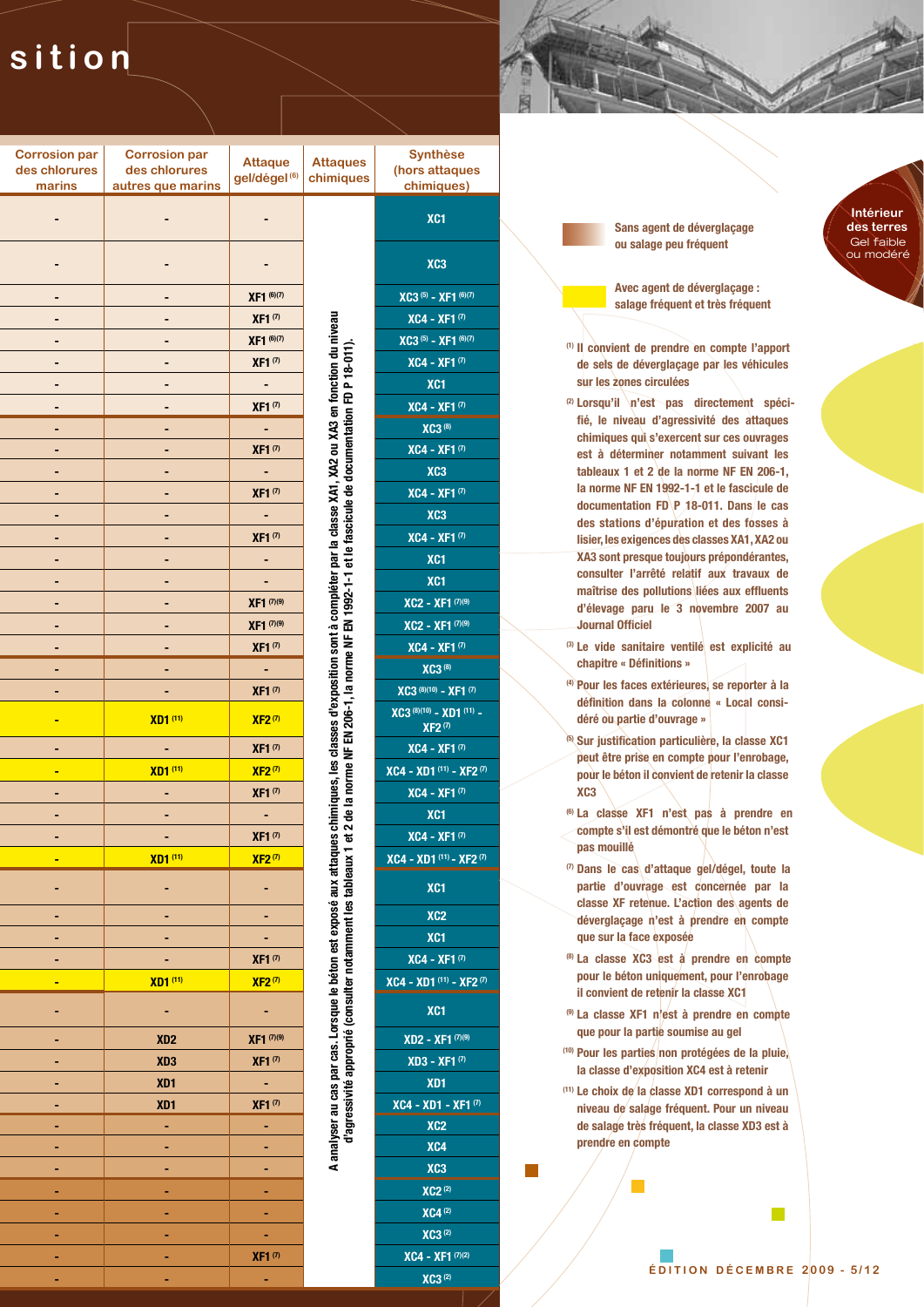## **Intérieur<br>des terres**<br>Gel sévère

### Les classes d'expo

Intérieur des terres

Gel sévère

|  | Type de bâtiment                                                  | Local considéré ou partie d'ouvrage                                                                                      | <b>Face exposée</b>                         | <b>Corrosion par</b><br>carbonatation |
|--|-------------------------------------------------------------------|--------------------------------------------------------------------------------------------------------------------------|---------------------------------------------|---------------------------------------|
|  |                                                                   | Local clos et couvert sans phénomène de condensation<br>persistante (plancher courant, cuisine, sanitaires, salle d'eau) | Plafond, plancher, mur                      | XC <sub>1</sub>                       |
|  |                                                                   | Local clos et couvert avec phénomène de condensation<br>persistante (buanderie, papeterie, local de piscine)             | Plafond, plancher, mur                      | XC <sub>3</sub>                       |
|  | <b>Tout bâtiment</b>                                              | <b>Balcon, loggia</b>                                                                                                    | Sous-face jusqu'à la goutte d'eau           | XC3 <sup>(5)</sup>                    |
|  | superstructures                                                   |                                                                                                                          | <b>Autres faces</b>                         | XC4                                   |
|  |                                                                   | Extérieur hors toiture terrasse<br>(façades, passage entre bâtiments)<br>Toiture terrasse avec étanchéité                | <b>Plafond</b>                              | XC3(5)                                |
|  |                                                                   |                                                                                                                          | <b>Mur</b>                                  | XC4                                   |
|  |                                                                   |                                                                                                                          | <b>Plancher</b>                             | XC <sub>1</sub>                       |
|  |                                                                   |                                                                                                                          | Acrotère et émergences                      | XC4                                   |
|  |                                                                   |                                                                                                                          | <b>XC3(8)</b><br><b>Plafond</b>             |                                       |
|  |                                                                   | Vide sanitaire ventilé <sup>(3)</sup>                                                                                    | <b>Mur</b>                                  | XC4                                   |
|  |                                                                   |                                                                                                                          | <b>Plafond</b>                              | XC <sub>3</sub>                       |
|  |                                                                   | Vide sanitaire moyennement ventilé                                                                                       | <b>Mur</b>                                  | XC4                                   |
|  |                                                                   |                                                                                                                          | <b>Plafond</b>                              | XC <sub>3</sub>                       |
|  | <b>Tout bâtiment</b><br><b>infrastructures</b>                    | Vide non ventilé sous plancher bas                                                                                       | <b>Mur</b>                                  | XC4                                   |
|  |                                                                   |                                                                                                                          | <b>Plafond, plancher</b>                    | XC <sub>1</sub>                       |
|  |                                                                   | Sous-sol (cave ou garage)                                                                                                | Mur face intérieure                         | XC <sub>1</sub>                       |
|  |                                                                   |                                                                                                                          | Mur face au contact de la terre             | XC <sub>2</sub>                       |
|  |                                                                   |                                                                                                                          | <b>Totalement enterrée</b>                  | XC <sub>2</sub>                       |
|  |                                                                   | <b>Longrine et fondation</b>                                                                                             | <b>Partiellement enterrée</b>               | XC4                                   |
|  |                                                                   |                                                                                                                          | Plafond, mur intérieur                      | <b>XC3(8)</b>                         |
|  |                                                                   | Niveau intermédiaire                                                                                                     |                                             | <b>XC3</b> (8)(10)                    |
|  |                                                                   |                                                                                                                          | Plancher, rampe intérieure                  | XC3 (8)(10)                           |
|  | Parking ouvert <sup>(1)</sup>                                     | Rampe extérieure<br>Face extérieure (mur, poteau, rive)<br>-<br><b>Plancher</b><br>Toiture terrasse avec étanchéité      |                                             | XC4                                   |
|  |                                                                   |                                                                                                                          |                                             | XC4                                   |
|  |                                                                   |                                                                                                                          |                                             | XC4                                   |
|  |                                                                   |                                                                                                                          |                                             | XC <sub>1</sub>                       |
|  |                                                                   |                                                                                                                          | Acrotère et émergences                      | XC4                                   |
|  |                                                                   |                                                                                                                          |                                             | X <sub>C4</sub>                       |
|  | Parking enterré<br>ou fermé <sup>(1)</sup>                        | Niveau intermédiaire                                                                                                     | Plafond, plancher, rampe & mur<br>intérieur | XC <sub>1</sub>                       |
|  |                                                                   | Face extérieure enterrée                                                                                                 |                                             | XC <sub>2</sub>                       |
|  |                                                                   |                                                                                                                          | <b>Plancher</b>                             | XC <sub>1</sub>                       |
|  |                                                                   | Toiture terrasse avec étanchéité                                                                                         | Acrotère et émergences                      | XC4                                   |
|  |                                                                   |                                                                                                                          |                                             | XC4                                   |
|  | <b>Piscine:</b><br>traitement<br>par électrolyse<br>ou chloration | Fond, parois du bassin & parties partiellement immergées<br>avec étanchéité de type géomembrane souple (4)               |                                             | XC <sub>1</sub>                       |
|  |                                                                   | Fond, parois du bassin & parties partiellement immergées <sup>(4)</sup>                                                  | ۰                                           | XC <sub>2</sub>                       |
|  |                                                                   | <b>Plage</b>                                                                                                             |                                             | XC4                                   |
|  |                                                                   | Piscine non découvrable : mur & couverture (4)                                                                           |                                             | XC <sub>3</sub>                       |
|  |                                                                   | Piscine découvrable : mur (4)                                                                                            |                                             | XC4                                   |
|  | Réservoir d'eau <sup>(2)</sup>                                    | Fond <sup>(4)</sup>                                                                                                      |                                             | XC <sub>2</sub>                       |
|  |                                                                   | Parois du bassin <sup>(4)</sup>                                                                                          |                                             | XC4                                   |
|  |                                                                   | Couverture au dessus réservoir (4)                                                                                       | ۰                                           | XC <sub>3</sub>                       |
|  |                                                                   | Fond <sup>(4)</sup>                                                                                                      | ۰                                           | XC <sub>2</sub>                       |
|  | <b>Station d'épuration</b><br>&                                   | Parois du bassin <sup>(4)</sup><br>Passerelle intérieure au dessus bassin                                                | ۰                                           | XC4                                   |
|  | Fosse à lisier (2)                                                | Passerelle extérieure au dessus bassin                                                                                   | ۰                                           | XC <sub>3</sub><br>XC4                |
|  |                                                                   | Couverture <sup>(4)</sup>                                                                                                | ۰                                           | XC <sub>3</sub>                       |
|  |                                                                   |                                                                                                                          |                                             |                                       |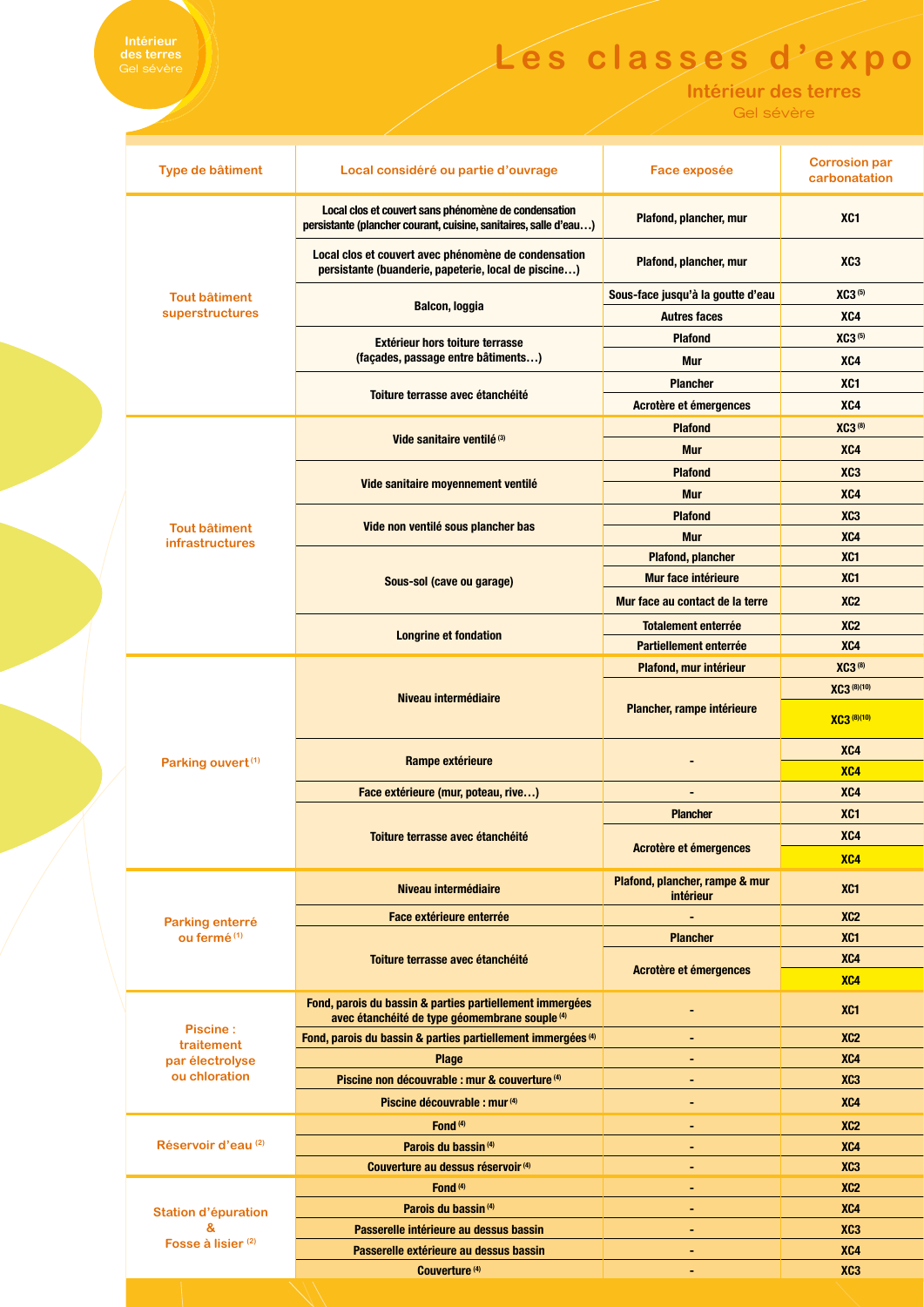### sition

| <b>Corrosion par</b><br>des chlorures<br>marins | <b>Corrosion par</b><br>des chlorures<br>autres que marins | <b>Attaque</b><br>gel/dégel <sup>(6)</sup> | <b>Attaques</b><br>chimiques                                                                                                                                                                                        |
|-------------------------------------------------|------------------------------------------------------------|--------------------------------------------|---------------------------------------------------------------------------------------------------------------------------------------------------------------------------------------------------------------------|
|                                                 |                                                            |                                            |                                                                                                                                                                                                                     |
|                                                 |                                                            |                                            |                                                                                                                                                                                                                     |
|                                                 | ۰                                                          | XF3 (6)(7)                                 |                                                                                                                                                                                                                     |
|                                                 |                                                            | <b>XF3(7)</b>                              |                                                                                                                                                                                                                     |
|                                                 |                                                            | <b>XF3 (6)(7)</b>                          |                                                                                                                                                                                                                     |
|                                                 |                                                            | <b>XF3(7)</b>                              |                                                                                                                                                                                                                     |
|                                                 |                                                            |                                            | on sont à compléter par la classe XA1, XA2 ou XA3 en fonction du niveau<br>me NF EN 1992-1-1 et le fascicule de documentation FD P 18-011)                                                                          |
|                                                 |                                                            | <b>XF3(7)</b>                              |                                                                                                                                                                                                                     |
|                                                 |                                                            |                                            |                                                                                                                                                                                                                     |
|                                                 |                                                            | <b>XF3(7)</b>                              |                                                                                                                                                                                                                     |
|                                                 |                                                            |                                            |                                                                                                                                                                                                                     |
|                                                 |                                                            | <b>XF3(7)</b>                              |                                                                                                                                                                                                                     |
|                                                 |                                                            |                                            |                                                                                                                                                                                                                     |
|                                                 |                                                            | <b>XF3(7)</b>                              |                                                                                                                                                                                                                     |
|                                                 |                                                            |                                            |                                                                                                                                                                                                                     |
|                                                 |                                                            |                                            |                                                                                                                                                                                                                     |
|                                                 |                                                            | XF3 (7)(9)                                 |                                                                                                                                                                                                                     |
|                                                 |                                                            | XF3 (7)(9)                                 |                                                                                                                                                                                                                     |
|                                                 |                                                            | <b>XF3(7)</b>                              |                                                                                                                                                                                                                     |
|                                                 |                                                            | <b>XF1(6)(7)</b>                           |                                                                                                                                                                                                                     |
|                                                 |                                                            | <b>XF3(7)</b>                              |                                                                                                                                                                                                                     |
|                                                 | <b>XD3(11)</b>                                             | XF4(7)                                     | d'agressivité approprié (consulter notamment les tableaux 1 et 2 de la norme NF EN 206-1, la nor<br>A analyser au cas par cas. Lorsque le béton est exposé aux attaques chimiques, les classes d'exposition de la c |
|                                                 |                                                            | <b>XF3(7)</b>                              |                                                                                                                                                                                                                     |
|                                                 | XD3 <sup>(11)</sup>                                        | <b>XF4(7)</b>                              |                                                                                                                                                                                                                     |
|                                                 |                                                            | <b>XF3(7)</b><br><b>XF1(7)</b>             |                                                                                                                                                                                                                     |
|                                                 |                                                            | <b>XF3(7)</b>                              |                                                                                                                                                                                                                     |
|                                                 | XD3 <sup>(11)</sup>                                        | XF4 <sup>(7)</sup>                         |                                                                                                                                                                                                                     |
|                                                 |                                                            |                                            |                                                                                                                                                                                                                     |
|                                                 |                                                            |                                            |                                                                                                                                                                                                                     |
|                                                 |                                                            |                                            |                                                                                                                                                                                                                     |
|                                                 |                                                            |                                            |                                                                                                                                                                                                                     |
|                                                 |                                                            | <b>XF3(7)</b>                              |                                                                                                                                                                                                                     |
|                                                 | XD3(11)                                                    | $XFA^{(7)}$                                |                                                                                                                                                                                                                     |
|                                                 |                                                            |                                            |                                                                                                                                                                                                                     |
|                                                 | XD <sub>2</sub>                                            | <b>XF3</b> (7)(9)                          |                                                                                                                                                                                                                     |
|                                                 | XD3                                                        | <b>XF3(7)</b>                              |                                                                                                                                                                                                                     |
|                                                 | XD1                                                        |                                            |                                                                                                                                                                                                                     |
|                                                 | XD1                                                        | <b>XF3(7)</b>                              |                                                                                                                                                                                                                     |
|                                                 |                                                            |                                            |                                                                                                                                                                                                                     |
|                                                 |                                                            |                                            |                                                                                                                                                                                                                     |
|                                                 |                                                            |                                            |                                                                                                                                                                                                                     |
|                                                 |                                                            |                                            |                                                                                                                                                                                                                     |
|                                                 |                                                            |                                            |                                                                                                                                                                                                                     |
|                                                 |                                                            | <b>XF3(7)</b>                              |                                                                                                                                                                                                                     |
|                                                 |                                                            |                                            |                                                                                                                                                                                                                     |

|   | <b>Synthèse</b>                                                                       |
|---|---------------------------------------------------------------------------------------|
| j | (hors attaques<br>chimiques)                                                          |
|   | XC1                                                                                   |
|   | XC <sub>3</sub>                                                                       |
|   | $\overline{XC3}$ <sup>(5)</sup> - $\overline{XF3}$ <sup>(6)(7)</sup>                  |
|   | XC4 - XF3(7)                                                                          |
|   | $XC3$ <sup>(5)</sup> - XF3 <sup>(6)(7)</sup>                                          |
|   | XC4 - XF3(7)                                                                          |
|   | XC <sub>1</sub>                                                                       |
|   | XC4 - XF3(7)                                                                          |
|   | <b>XC3(8)</b>                                                                         |
|   | $XC4 - XF3^{(7)}$                                                                     |
|   | XC3                                                                                   |
|   | XC4 - XF3(7)                                                                          |
|   | XC3<br>XC4 - XF3(7)                                                                   |
|   | XC <sub>1</sub>                                                                       |
|   | XC1                                                                                   |
|   | $XC2 - XF3^{(7)(9)}$                                                                  |
|   | $XC2 - XF3^{(7)(9)}$                                                                  |
|   | XC4 - XF3(7)                                                                          |
|   | $XC3^{(8)} - XF1^{(6)(7)}$                                                            |
|   | XC3 (8)(10) - XF3 (7)                                                                 |
|   | XC3 (8)(10) - XD3 (11) -<br>XF4(7)                                                    |
|   | XC4 - XF3(7)                                                                          |
|   | $\overline{XC4}$ - $\overline{XD3}$ <sup>(11)</sup> - $\overline{XF4}$ <sup>(7)</sup> |
|   | $XC4 - XF3$ <sup>(7)</sup>                                                            |
|   | XC1 - XF1 (7)                                                                         |
|   | XC4 - XF3(7)                                                                          |
|   | XC4 - XD3 (11) - XF4 (7)                                                              |
|   | XC <sub>1</sub>                                                                       |
|   | XC <sub>2</sub>                                                                       |
|   | XC <sub>1</sub>                                                                       |
|   | $XC4 - XF3^{(7)}$                                                                     |
|   | XC4 - XD3 (11) - XF4 (7)                                                              |
|   | XC <sub>1</sub>                                                                       |
|   | $XD2 - XF3^{(7)(9)}$                                                                  |
|   | XD3 - XF3(7)                                                                          |
|   | XD <sub>1</sub>                                                                       |
|   | <b>XC4 - XD1 - XF3(7)</b>                                                             |
|   | XC <sub>2</sub>                                                                       |
|   | XC4                                                                                   |
|   | XC <sub>3</sub><br><b>XC2(2)</b>                                                      |
|   | <b>XC4(2)</b>                                                                         |
|   | <b>XC3(2)</b>                                                                         |
|   | $XC4 - XF3 (7)(2)$                                                                    |

**XC3**<sup>(2)</sup>

Sans agent de déverglaçage ou salage peu fréquent

Avec agent de déverglaçage : salage fréquent et très fréquent

- <sup>(1)</sup> Il convient de prendre en compte l'apport de sels de déverglaçage par les véhicules sur les zones circulées
- <sup>(2)</sup> Lorsqu'il \n'est pas directement spécifié, le niveau d'agressivité des attaques chimiques qui s'exercent sur ces ouvrages est à déterminer notamment suivant les tableaux 1 et  $2$  de la norme NF EN 206-1, la norme NF EN 1992-1-1 et le fascicule de documentation FD P 18-011. Dans le cas des stations d'épuration et des fosses à lisier, les exigences des classes XA1, XA2 ou XA3 sont presque toujours prépondérantes, consulter l'arrêté relatif aux travaux de maîtrise des pollutions liées aux effluents d'élevage paru le 3 novembre 2007 au **Journal Officiel**
- (3) Le vide sanitaire ventilé est explicité au chapitre « Définitions »
- <sup>(4)</sup> Pour les faces extérieures, se reporter à la définition dans la colonne « Local considéré où partie d'ouvrage »
- <sup>®</sup> Sur justification particulière, la classe XC1 peut être prise en compte pour l'enrobage, pour le béton il convient de retenir la classe XC3
- <sup>(6)</sup> La classe XF n'est pas à prendre en compte s'il est démontré que le béton n'est pas mouillé
- <sup>(7)</sup> Dans le cas d'attaque gel/dégel, toute la partie d'ouvrage est concernée par la classe XF retenue. L'action des agents de déverglaçage n'est à prendre en compte que sur la face exposée
- <sup>(8)</sup> La classe XC3 est à prendre en compte pour le béton uniquement, pour l'enrobage il convient de retenir la classe XC1
- <sup>(9)</sup> La classe XF1 n'est à prendre en compte que pour la partie soumise au gel
- (10) Pour les parties non protégées de la pluie, la classe d'exposition XC4 est à retenir
- <sup>(11)</sup> Le choix de la classe XD1 correspond à un niveau de salage fréquent. Pour un niveau de salage très fréquent, la classe XD3 est à prendre en compte

#### Intérieur des terres Gel sévère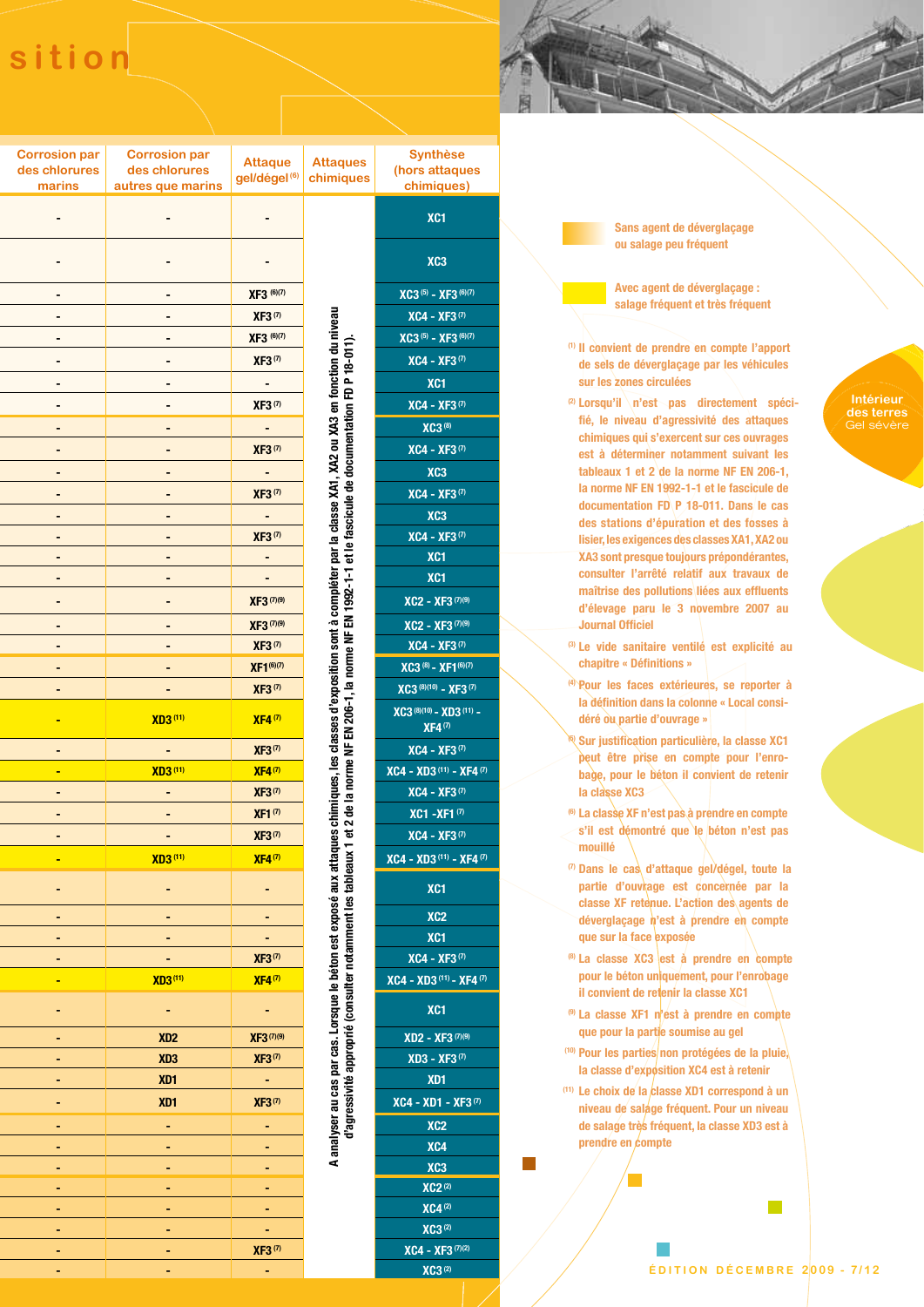| Local clos et couvert sans phénomène de condensation<br>XC <sub>1</sub><br>Plafond, plancher, mur<br>persistante (plancher courant, cuisine, sanitaires, salle d'eau)<br>Local clos et couvert avec phénomène de condensation<br>XC <sub>3</sub><br>Plafond, plancher, mur<br>persistante (buanderie, papeterie, local de piscine)<br>Sous-face jusqu'à la goutte d'eau<br>XC3(5)<br><b>Tout bâtiment</b><br><b>Balcon, loggia</b><br>superstructures<br><b>Autres faces</b><br>XC4<br>XC3(5)<br><b>Plafond</b><br>Extérieur hors toiture terrasse<br>(façades, passage entre bâtiments)<br>XC4<br><b>Mur</b><br><b>Plancher</b><br>XC <sub>1</sub><br>Toiture terrasse avec étanchéité<br>Acrotère et émergences<br>XC4<br>XC3(8)<br><b>Plafond</b><br>Vide sanitaire ventilé <sup>(3)</sup><br>XC4<br><b>Mur</b><br>XC <sub>3</sub><br><b>Plafond</b><br>Vide sanitaire moyennement ventilé<br>XC4<br><b>Mur</b><br>XC <sub>3</sub><br><b>Plafond</b><br>Vide non ventilé sous plancher bas<br><b>Tout bâtiment</b><br>XC4<br><b>Mur</b><br>infrastructures<br>XC <sub>1</sub><br><b>Plafond, plancher</b><br>Mur face intérieure<br>XC <sub>1</sub><br>Sous-sol (cave ou garage)<br>XC <sub>2</sub><br>Mur face au contact de la terre<br><b>Totalement enterrée</b><br>XC <sub>2</sub><br>Longrine et fondation<br>XC4<br>Partiellement enterrée<br><b>XC3(8)</b><br>Plafond, mur intérieur<br>XC3 (8)(10)<br>Niveau intermédiaire<br>Plancher, rampe intérieure<br>XC3 (8)(10)<br>XC4<br>Parking ouvert <sup>(1)</sup><br>Rampe extérieure<br>X <sub>C4</sub><br>Face extérieure (mur, poteau, rive)<br>XC4<br>XC <sub>1</sub><br><b>Plancher</b><br>Toiture terrasse avec étanchéité<br>XC4<br>Acrotère et émergences<br>X <sub>C4</sub><br>Plafond, plancher, rampe & mur<br>Niveau intermédiaire<br>XC <sub>1</sub><br>intérieur<br>Face extérieure enterrée<br>XC <sub>2</sub><br>Parking enterré<br>ou fermé (1)<br>XC <sub>1</sub><br><b>Plancher</b><br>XC4<br>Toiture terrasse avec étanchéité<br>Acrotère et émergences<br>XC4<br>Fond, parois du bassin & parties partiellement immergées<br>XC <sub>1</sub><br>avec étanchéité de type géomembrane souple (4)<br><b>Piscine:</b><br>XC <sub>2</sub><br>Fond, parois du bassin & parties partiellement immergées <sup>(4)</sup><br>۰<br>traitement<br>par électrolyse<br>XC4<br><b>Plage</b><br>ou chloration<br>Piscine non découvrable : mur & couverture <sup>(4)</sup><br>XC3<br>Piscine découvrable : mur (4)<br>XC4<br>XC <sub>2</sub><br>Fond <sup>(4)</sup><br>Réservoir d'eau <sup>(2)</sup><br>Parois du bassin <sup>(4)</sup><br>XC4<br>Couverture au dessus réservoir <sup>(4)</sup><br>XC <sub>3</sub><br>۰<br>Fond <sup>(4)</sup><br>XC <sub>2</sub><br>XC4<br>Parois du bassin <sup>(4)</sup><br><b>Station d'épuration</b><br>&<br>XC <sub>3</sub><br>Passerelle intérieure au dessus bassin<br>Fosse à lisier <sup>(2)</sup><br>XC4<br>Passerelle extérieure au dessus bassin<br>Couverture <sup>(4)</sup><br>XC <sub>3</sub><br>٠ |  | Type de bâtiment | Local considéré ou partie d'ouvrage | <b>Face exposée</b> | <b>Corrosion par</b><br>carbonatation |  |
|--------------------------------------------------------------------------------------------------------------------------------------------------------------------------------------------------------------------------------------------------------------------------------------------------------------------------------------------------------------------------------------------------------------------------------------------------------------------------------------------------------------------------------------------------------------------------------------------------------------------------------------------------------------------------------------------------------------------------------------------------------------------------------------------------------------------------------------------------------------------------------------------------------------------------------------------------------------------------------------------------------------------------------------------------------------------------------------------------------------------------------------------------------------------------------------------------------------------------------------------------------------------------------------------------------------------------------------------------------------------------------------------------------------------------------------------------------------------------------------------------------------------------------------------------------------------------------------------------------------------------------------------------------------------------------------------------------------------------------------------------------------------------------------------------------------------------------------------------------------------------------------------------------------------------------------------------------------------------------------------------------------------------------------------------------------------------------------------------------------------------------------------------------------------------------------------------------------------------------------------------------------------------------------------------------------------------------------------------------------------------------------------------------------------------------------------------------------------------------------------------------------------------------------------------------------------------------------------------------------------------------------------------------------------------------------------------------------------------------------------------------------------------------------------------------------------------------------------------------------------------------------------------------------------------------------------------------------------------------------------------------------------|--|------------------|-------------------------------------|---------------------|---------------------------------------|--|
|                                                                                                                                                                                                                                                                                                                                                                                                                                                                                                                                                                                                                                                                                                                                                                                                                                                                                                                                                                                                                                                                                                                                                                                                                                                                                                                                                                                                                                                                                                                                                                                                                                                                                                                                                                                                                                                                                                                                                                                                                                                                                                                                                                                                                                                                                                                                                                                                                                                                                                                                                                                                                                                                                                                                                                                                                                                                                                                                                                                                                    |  |                  |                                     |                     |                                       |  |
|                                                                                                                                                                                                                                                                                                                                                                                                                                                                                                                                                                                                                                                                                                                                                                                                                                                                                                                                                                                                                                                                                                                                                                                                                                                                                                                                                                                                                                                                                                                                                                                                                                                                                                                                                                                                                                                                                                                                                                                                                                                                                                                                                                                                                                                                                                                                                                                                                                                                                                                                                                                                                                                                                                                                                                                                                                                                                                                                                                                                                    |  |                  |                                     |                     |                                       |  |
|                                                                                                                                                                                                                                                                                                                                                                                                                                                                                                                                                                                                                                                                                                                                                                                                                                                                                                                                                                                                                                                                                                                                                                                                                                                                                                                                                                                                                                                                                                                                                                                                                                                                                                                                                                                                                                                                                                                                                                                                                                                                                                                                                                                                                                                                                                                                                                                                                                                                                                                                                                                                                                                                                                                                                                                                                                                                                                                                                                                                                    |  |                  |                                     |                     |                                       |  |
|                                                                                                                                                                                                                                                                                                                                                                                                                                                                                                                                                                                                                                                                                                                                                                                                                                                                                                                                                                                                                                                                                                                                                                                                                                                                                                                                                                                                                                                                                                                                                                                                                                                                                                                                                                                                                                                                                                                                                                                                                                                                                                                                                                                                                                                                                                                                                                                                                                                                                                                                                                                                                                                                                                                                                                                                                                                                                                                                                                                                                    |  |                  |                                     |                     |                                       |  |
|                                                                                                                                                                                                                                                                                                                                                                                                                                                                                                                                                                                                                                                                                                                                                                                                                                                                                                                                                                                                                                                                                                                                                                                                                                                                                                                                                                                                                                                                                                                                                                                                                                                                                                                                                                                                                                                                                                                                                                                                                                                                                                                                                                                                                                                                                                                                                                                                                                                                                                                                                                                                                                                                                                                                                                                                                                                                                                                                                                                                                    |  |                  |                                     |                     |                                       |  |
|                                                                                                                                                                                                                                                                                                                                                                                                                                                                                                                                                                                                                                                                                                                                                                                                                                                                                                                                                                                                                                                                                                                                                                                                                                                                                                                                                                                                                                                                                                                                                                                                                                                                                                                                                                                                                                                                                                                                                                                                                                                                                                                                                                                                                                                                                                                                                                                                                                                                                                                                                                                                                                                                                                                                                                                                                                                                                                                                                                                                                    |  |                  |                                     |                     |                                       |  |
|                                                                                                                                                                                                                                                                                                                                                                                                                                                                                                                                                                                                                                                                                                                                                                                                                                                                                                                                                                                                                                                                                                                                                                                                                                                                                                                                                                                                                                                                                                                                                                                                                                                                                                                                                                                                                                                                                                                                                                                                                                                                                                                                                                                                                                                                                                                                                                                                                                                                                                                                                                                                                                                                                                                                                                                                                                                                                                                                                                                                                    |  |                  |                                     |                     |                                       |  |
|                                                                                                                                                                                                                                                                                                                                                                                                                                                                                                                                                                                                                                                                                                                                                                                                                                                                                                                                                                                                                                                                                                                                                                                                                                                                                                                                                                                                                                                                                                                                                                                                                                                                                                                                                                                                                                                                                                                                                                                                                                                                                                                                                                                                                                                                                                                                                                                                                                                                                                                                                                                                                                                                                                                                                                                                                                                                                                                                                                                                                    |  |                  |                                     |                     |                                       |  |
|                                                                                                                                                                                                                                                                                                                                                                                                                                                                                                                                                                                                                                                                                                                                                                                                                                                                                                                                                                                                                                                                                                                                                                                                                                                                                                                                                                                                                                                                                                                                                                                                                                                                                                                                                                                                                                                                                                                                                                                                                                                                                                                                                                                                                                                                                                                                                                                                                                                                                                                                                                                                                                                                                                                                                                                                                                                                                                                                                                                                                    |  |                  |                                     |                     |                                       |  |
|                                                                                                                                                                                                                                                                                                                                                                                                                                                                                                                                                                                                                                                                                                                                                                                                                                                                                                                                                                                                                                                                                                                                                                                                                                                                                                                                                                                                                                                                                                                                                                                                                                                                                                                                                                                                                                                                                                                                                                                                                                                                                                                                                                                                                                                                                                                                                                                                                                                                                                                                                                                                                                                                                                                                                                                                                                                                                                                                                                                                                    |  |                  |                                     |                     |                                       |  |
|                                                                                                                                                                                                                                                                                                                                                                                                                                                                                                                                                                                                                                                                                                                                                                                                                                                                                                                                                                                                                                                                                                                                                                                                                                                                                                                                                                                                                                                                                                                                                                                                                                                                                                                                                                                                                                                                                                                                                                                                                                                                                                                                                                                                                                                                                                                                                                                                                                                                                                                                                                                                                                                                                                                                                                                                                                                                                                                                                                                                                    |  |                  |                                     |                     |                                       |  |
|                                                                                                                                                                                                                                                                                                                                                                                                                                                                                                                                                                                                                                                                                                                                                                                                                                                                                                                                                                                                                                                                                                                                                                                                                                                                                                                                                                                                                                                                                                                                                                                                                                                                                                                                                                                                                                                                                                                                                                                                                                                                                                                                                                                                                                                                                                                                                                                                                                                                                                                                                                                                                                                                                                                                                                                                                                                                                                                                                                                                                    |  |                  |                                     |                     |                                       |  |
|                                                                                                                                                                                                                                                                                                                                                                                                                                                                                                                                                                                                                                                                                                                                                                                                                                                                                                                                                                                                                                                                                                                                                                                                                                                                                                                                                                                                                                                                                                                                                                                                                                                                                                                                                                                                                                                                                                                                                                                                                                                                                                                                                                                                                                                                                                                                                                                                                                                                                                                                                                                                                                                                                                                                                                                                                                                                                                                                                                                                                    |  |                  |                                     |                     |                                       |  |
|                                                                                                                                                                                                                                                                                                                                                                                                                                                                                                                                                                                                                                                                                                                                                                                                                                                                                                                                                                                                                                                                                                                                                                                                                                                                                                                                                                                                                                                                                                                                                                                                                                                                                                                                                                                                                                                                                                                                                                                                                                                                                                                                                                                                                                                                                                                                                                                                                                                                                                                                                                                                                                                                                                                                                                                                                                                                                                                                                                                                                    |  |                  |                                     |                     |                                       |  |
|                                                                                                                                                                                                                                                                                                                                                                                                                                                                                                                                                                                                                                                                                                                                                                                                                                                                                                                                                                                                                                                                                                                                                                                                                                                                                                                                                                                                                                                                                                                                                                                                                                                                                                                                                                                                                                                                                                                                                                                                                                                                                                                                                                                                                                                                                                                                                                                                                                                                                                                                                                                                                                                                                                                                                                                                                                                                                                                                                                                                                    |  |                  |                                     |                     |                                       |  |
|                                                                                                                                                                                                                                                                                                                                                                                                                                                                                                                                                                                                                                                                                                                                                                                                                                                                                                                                                                                                                                                                                                                                                                                                                                                                                                                                                                                                                                                                                                                                                                                                                                                                                                                                                                                                                                                                                                                                                                                                                                                                                                                                                                                                                                                                                                                                                                                                                                                                                                                                                                                                                                                                                                                                                                                                                                                                                                                                                                                                                    |  |                  |                                     |                     |                                       |  |
|                                                                                                                                                                                                                                                                                                                                                                                                                                                                                                                                                                                                                                                                                                                                                                                                                                                                                                                                                                                                                                                                                                                                                                                                                                                                                                                                                                                                                                                                                                                                                                                                                                                                                                                                                                                                                                                                                                                                                                                                                                                                                                                                                                                                                                                                                                                                                                                                                                                                                                                                                                                                                                                                                                                                                                                                                                                                                                                                                                                                                    |  |                  |                                     |                     |                                       |  |
|                                                                                                                                                                                                                                                                                                                                                                                                                                                                                                                                                                                                                                                                                                                                                                                                                                                                                                                                                                                                                                                                                                                                                                                                                                                                                                                                                                                                                                                                                                                                                                                                                                                                                                                                                                                                                                                                                                                                                                                                                                                                                                                                                                                                                                                                                                                                                                                                                                                                                                                                                                                                                                                                                                                                                                                                                                                                                                                                                                                                                    |  |                  |                                     |                     |                                       |  |
|                                                                                                                                                                                                                                                                                                                                                                                                                                                                                                                                                                                                                                                                                                                                                                                                                                                                                                                                                                                                                                                                                                                                                                                                                                                                                                                                                                                                                                                                                                                                                                                                                                                                                                                                                                                                                                                                                                                                                                                                                                                                                                                                                                                                                                                                                                                                                                                                                                                                                                                                                                                                                                                                                                                                                                                                                                                                                                                                                                                                                    |  |                  |                                     |                     |                                       |  |
|                                                                                                                                                                                                                                                                                                                                                                                                                                                                                                                                                                                                                                                                                                                                                                                                                                                                                                                                                                                                                                                                                                                                                                                                                                                                                                                                                                                                                                                                                                                                                                                                                                                                                                                                                                                                                                                                                                                                                                                                                                                                                                                                                                                                                                                                                                                                                                                                                                                                                                                                                                                                                                                                                                                                                                                                                                                                                                                                                                                                                    |  |                  |                                     |                     |                                       |  |
|                                                                                                                                                                                                                                                                                                                                                                                                                                                                                                                                                                                                                                                                                                                                                                                                                                                                                                                                                                                                                                                                                                                                                                                                                                                                                                                                                                                                                                                                                                                                                                                                                                                                                                                                                                                                                                                                                                                                                                                                                                                                                                                                                                                                                                                                                                                                                                                                                                                                                                                                                                                                                                                                                                                                                                                                                                                                                                                                                                                                                    |  |                  |                                     |                     |                                       |  |
|                                                                                                                                                                                                                                                                                                                                                                                                                                                                                                                                                                                                                                                                                                                                                                                                                                                                                                                                                                                                                                                                                                                                                                                                                                                                                                                                                                                                                                                                                                                                                                                                                                                                                                                                                                                                                                                                                                                                                                                                                                                                                                                                                                                                                                                                                                                                                                                                                                                                                                                                                                                                                                                                                                                                                                                                                                                                                                                                                                                                                    |  |                  |                                     |                     |                                       |  |
|                                                                                                                                                                                                                                                                                                                                                                                                                                                                                                                                                                                                                                                                                                                                                                                                                                                                                                                                                                                                                                                                                                                                                                                                                                                                                                                                                                                                                                                                                                                                                                                                                                                                                                                                                                                                                                                                                                                                                                                                                                                                                                                                                                                                                                                                                                                                                                                                                                                                                                                                                                                                                                                                                                                                                                                                                                                                                                                                                                                                                    |  |                  |                                     |                     |                                       |  |
|                                                                                                                                                                                                                                                                                                                                                                                                                                                                                                                                                                                                                                                                                                                                                                                                                                                                                                                                                                                                                                                                                                                                                                                                                                                                                                                                                                                                                                                                                                                                                                                                                                                                                                                                                                                                                                                                                                                                                                                                                                                                                                                                                                                                                                                                                                                                                                                                                                                                                                                                                                                                                                                                                                                                                                                                                                                                                                                                                                                                                    |  |                  |                                     |                     |                                       |  |
|                                                                                                                                                                                                                                                                                                                                                                                                                                                                                                                                                                                                                                                                                                                                                                                                                                                                                                                                                                                                                                                                                                                                                                                                                                                                                                                                                                                                                                                                                                                                                                                                                                                                                                                                                                                                                                                                                                                                                                                                                                                                                                                                                                                                                                                                                                                                                                                                                                                                                                                                                                                                                                                                                                                                                                                                                                                                                                                                                                                                                    |  |                  |                                     |                     |                                       |  |
|                                                                                                                                                                                                                                                                                                                                                                                                                                                                                                                                                                                                                                                                                                                                                                                                                                                                                                                                                                                                                                                                                                                                                                                                                                                                                                                                                                                                                                                                                                                                                                                                                                                                                                                                                                                                                                                                                                                                                                                                                                                                                                                                                                                                                                                                                                                                                                                                                                                                                                                                                                                                                                                                                                                                                                                                                                                                                                                                                                                                                    |  |                  |                                     |                     |                                       |  |
|                                                                                                                                                                                                                                                                                                                                                                                                                                                                                                                                                                                                                                                                                                                                                                                                                                                                                                                                                                                                                                                                                                                                                                                                                                                                                                                                                                                                                                                                                                                                                                                                                                                                                                                                                                                                                                                                                                                                                                                                                                                                                                                                                                                                                                                                                                                                                                                                                                                                                                                                                                                                                                                                                                                                                                                                                                                                                                                                                                                                                    |  |                  |                                     |                     |                                       |  |
|                                                                                                                                                                                                                                                                                                                                                                                                                                                                                                                                                                                                                                                                                                                                                                                                                                                                                                                                                                                                                                                                                                                                                                                                                                                                                                                                                                                                                                                                                                                                                                                                                                                                                                                                                                                                                                                                                                                                                                                                                                                                                                                                                                                                                                                                                                                                                                                                                                                                                                                                                                                                                                                                                                                                                                                                                                                                                                                                                                                                                    |  |                  |                                     |                     |                                       |  |
|                                                                                                                                                                                                                                                                                                                                                                                                                                                                                                                                                                                                                                                                                                                                                                                                                                                                                                                                                                                                                                                                                                                                                                                                                                                                                                                                                                                                                                                                                                                                                                                                                                                                                                                                                                                                                                                                                                                                                                                                                                                                                                                                                                                                                                                                                                                                                                                                                                                                                                                                                                                                                                                                                                                                                                                                                                                                                                                                                                                                                    |  |                  |                                     |                     |                                       |  |
|                                                                                                                                                                                                                                                                                                                                                                                                                                                                                                                                                                                                                                                                                                                                                                                                                                                                                                                                                                                                                                                                                                                                                                                                                                                                                                                                                                                                                                                                                                                                                                                                                                                                                                                                                                                                                                                                                                                                                                                                                                                                                                                                                                                                                                                                                                                                                                                                                                                                                                                                                                                                                                                                                                                                                                                                                                                                                                                                                                                                                    |  |                  |                                     |                     |                                       |  |
|                                                                                                                                                                                                                                                                                                                                                                                                                                                                                                                                                                                                                                                                                                                                                                                                                                                                                                                                                                                                                                                                                                                                                                                                                                                                                                                                                                                                                                                                                                                                                                                                                                                                                                                                                                                                                                                                                                                                                                                                                                                                                                                                                                                                                                                                                                                                                                                                                                                                                                                                                                                                                                                                                                                                                                                                                                                                                                                                                                                                                    |  |                  |                                     |                     |                                       |  |
|                                                                                                                                                                                                                                                                                                                                                                                                                                                                                                                                                                                                                                                                                                                                                                                                                                                                                                                                                                                                                                                                                                                                                                                                                                                                                                                                                                                                                                                                                                                                                                                                                                                                                                                                                                                                                                                                                                                                                                                                                                                                                                                                                                                                                                                                                                                                                                                                                                                                                                                                                                                                                                                                                                                                                                                                                                                                                                                                                                                                                    |  |                  |                                     |                     |                                       |  |
|                                                                                                                                                                                                                                                                                                                                                                                                                                                                                                                                                                                                                                                                                                                                                                                                                                                                                                                                                                                                                                                                                                                                                                                                                                                                                                                                                                                                                                                                                                                                                                                                                                                                                                                                                                                                                                                                                                                                                                                                                                                                                                                                                                                                                                                                                                                                                                                                                                                                                                                                                                                                                                                                                                                                                                                                                                                                                                                                                                                                                    |  |                  |                                     |                     |                                       |  |
|                                                                                                                                                                                                                                                                                                                                                                                                                                                                                                                                                                                                                                                                                                                                                                                                                                                                                                                                                                                                                                                                                                                                                                                                                                                                                                                                                                                                                                                                                                                                                                                                                                                                                                                                                                                                                                                                                                                                                                                                                                                                                                                                                                                                                                                                                                                                                                                                                                                                                                                                                                                                                                                                                                                                                                                                                                                                                                                                                                                                                    |  |                  |                                     |                     |                                       |  |
|                                                                                                                                                                                                                                                                                                                                                                                                                                                                                                                                                                                                                                                                                                                                                                                                                                                                                                                                                                                                                                                                                                                                                                                                                                                                                                                                                                                                                                                                                                                                                                                                                                                                                                                                                                                                                                                                                                                                                                                                                                                                                                                                                                                                                                                                                                                                                                                                                                                                                                                                                                                                                                                                                                                                                                                                                                                                                                                                                                                                                    |  |                  |                                     |                     |                                       |  |
|                                                                                                                                                                                                                                                                                                                                                                                                                                                                                                                                                                                                                                                                                                                                                                                                                                                                                                                                                                                                                                                                                                                                                                                                                                                                                                                                                                                                                                                                                                                                                                                                                                                                                                                                                                                                                                                                                                                                                                                                                                                                                                                                                                                                                                                                                                                                                                                                                                                                                                                                                                                                                                                                                                                                                                                                                                                                                                                                                                                                                    |  |                  |                                     |                     |                                       |  |
|                                                                                                                                                                                                                                                                                                                                                                                                                                                                                                                                                                                                                                                                                                                                                                                                                                                                                                                                                                                                                                                                                                                                                                                                                                                                                                                                                                                                                                                                                                                                                                                                                                                                                                                                                                                                                                                                                                                                                                                                                                                                                                                                                                                                                                                                                                                                                                                                                                                                                                                                                                                                                                                                                                                                                                                                                                                                                                                                                                                                                    |  |                  |                                     |                     |                                       |  |
|                                                                                                                                                                                                                                                                                                                                                                                                                                                                                                                                                                                                                                                                                                                                                                                                                                                                                                                                                                                                                                                                                                                                                                                                                                                                                                                                                                                                                                                                                                                                                                                                                                                                                                                                                                                                                                                                                                                                                                                                                                                                                                                                                                                                                                                                                                                                                                                                                                                                                                                                                                                                                                                                                                                                                                                                                                                                                                                                                                                                                    |  |                  |                                     |                     |                                       |  |
|                                                                                                                                                                                                                                                                                                                                                                                                                                                                                                                                                                                                                                                                                                                                                                                                                                                                                                                                                                                                                                                                                                                                                                                                                                                                                                                                                                                                                                                                                                                                                                                                                                                                                                                                                                                                                                                                                                                                                                                                                                                                                                                                                                                                                                                                                                                                                                                                                                                                                                                                                                                                                                                                                                                                                                                                                                                                                                                                                                                                                    |  |                  |                                     |                     |                                       |  |
|                                                                                                                                                                                                                                                                                                                                                                                                                                                                                                                                                                                                                                                                                                                                                                                                                                                                                                                                                                                                                                                                                                                                                                                                                                                                                                                                                                                                                                                                                                                                                                                                                                                                                                                                                                                                                                                                                                                                                                                                                                                                                                                                                                                                                                                                                                                                                                                                                                                                                                                                                                                                                                                                                                                                                                                                                                                                                                                                                                                                                    |  |                  |                                     |                     |                                       |  |
|                                                                                                                                                                                                                                                                                                                                                                                                                                                                                                                                                                                                                                                                                                                                                                                                                                                                                                                                                                                                                                                                                                                                                                                                                                                                                                                                                                                                                                                                                                                                                                                                                                                                                                                                                                                                                                                                                                                                                                                                                                                                                                                                                                                                                                                                                                                                                                                                                                                                                                                                                                                                                                                                                                                                                                                                                                                                                                                                                                                                                    |  |                  |                                     |                     |                                       |  |
|                                                                                                                                                                                                                                                                                                                                                                                                                                                                                                                                                                                                                                                                                                                                                                                                                                                                                                                                                                                                                                                                                                                                                                                                                                                                                                                                                                                                                                                                                                                                                                                                                                                                                                                                                                                                                                                                                                                                                                                                                                                                                                                                                                                                                                                                                                                                                                                                                                                                                                                                                                                                                                                                                                                                                                                                                                                                                                                                                                                                                    |  |                  |                                     |                     |                                       |  |
|                                                                                                                                                                                                                                                                                                                                                                                                                                                                                                                                                                                                                                                                                                                                                                                                                                                                                                                                                                                                                                                                                                                                                                                                                                                                                                                                                                                                                                                                                                                                                                                                                                                                                                                                                                                                                                                                                                                                                                                                                                                                                                                                                                                                                                                                                                                                                                                                                                                                                                                                                                                                                                                                                                                                                                                                                                                                                                                                                                                                                    |  |                  |                                     |                     |                                       |  |
|                                                                                                                                                                                                                                                                                                                                                                                                                                                                                                                                                                                                                                                                                                                                                                                                                                                                                                                                                                                                                                                                                                                                                                                                                                                                                                                                                                                                                                                                                                                                                                                                                                                                                                                                                                                                                                                                                                                                                                                                                                                                                                                                                                                                                                                                                                                                                                                                                                                                                                                                                                                                                                                                                                                                                                                                                                                                                                                                                                                                                    |  |                  |                                     |                     |                                       |  |
|                                                                                                                                                                                                                                                                                                                                                                                                                                                                                                                                                                                                                                                                                                                                                                                                                                                                                                                                                                                                                                                                                                                                                                                                                                                                                                                                                                                                                                                                                                                                                                                                                                                                                                                                                                                                                                                                                                                                                                                                                                                                                                                                                                                                                                                                                                                                                                                                                                                                                                                                                                                                                                                                                                                                                                                                                                                                                                                                                                                                                    |  |                  |                                     |                     |                                       |  |